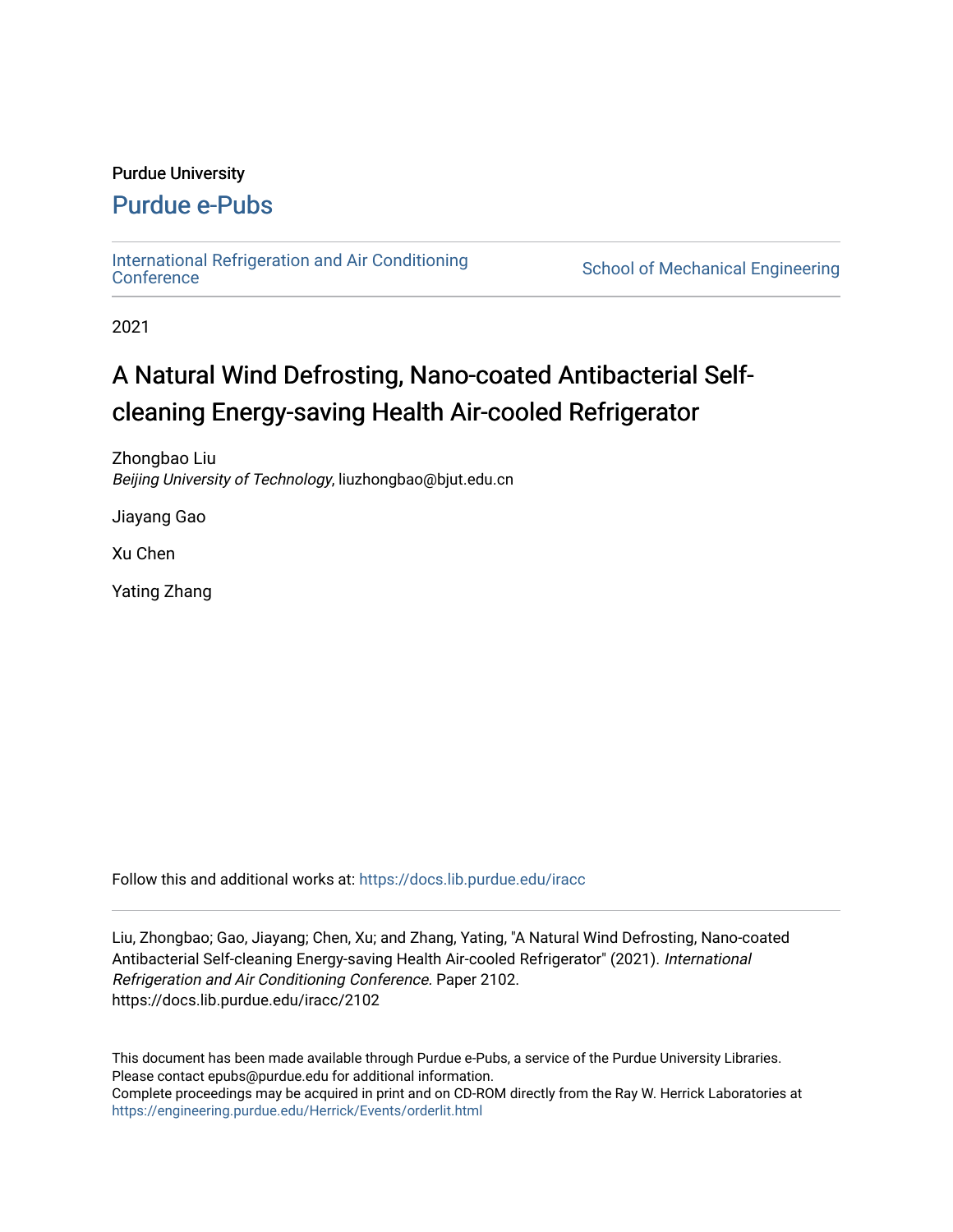### **A natural wind defrosting, nano-coated antibacterial self-cleaning energy-saving health aircooled refrigerator**

Zhongbao Liu<sup>1\*</sup>, Jiayang Gao<sup>2</sup>, Xu Chen<sup>3</sup>, Bo Zhu<sup>4</sup>, Qingyin Hu<sup>5</sup>

<sup>1</sup> Beijing University of Technology, Beijing, China Liuzhongbao@bjut.edu.cn

<sup>2</sup> Beijing University of Technology, Beijing, China gaojiayang@emails.bjut.edu.cn

<sup>3</sup> China Household Electric Appliance Research Institute, Beijing 100037, PR China [qix@cheari.com](mailto:qix@cheari.com) 

4 Shandong Donghua Cement Co. Ltd, Zichuan Longquan Town Circle Village, Zibo 255144, PR China [zhubo\\_1212@163.com](mailto:zhubo_1212@163.com) 

5 Shandong Donghua Cement Co. Ltd, Zichuan Longquan Town Circle Village, Zibo 255144, PR China [13583379747@126.com](mailto:13583379747@126.com) 

> \* Corresponding Author Tel./Fax:+86 010 67391613 E-mail address: liuzhongbao@bjut.edu.cn

### **ABSTRACT**

 The air-cooled frost-free household refrigerator is popular in the market because of its large size and frost-free size. However, the evaporator defrost process consumes a large amount of electrical energy to limit the wide spread of this refrigerator, at the same time because of its structural problems, resulting in its evaporator, air duct can not be artificially cleaned, leading to the growth of bacteria, pollution of food storage. This research has developed a self- cleaning energy-saving health refrigerator that uses indoor natural wind defrosting, ultra-hydrophilic nano-titanium dioxide coating photocatalytic sterilization and sterilization. After experimental comparison, under the same operating time of the same operating conditions, the refrigeration mode saves 1.5%, the defrost process saves 95%, reduces the amount of frosting by 23%, the temperature changes of the freezer is less than 7 ℃, and the desterilization rate of nano-coated reaches 80%.

### **1. INTRODUCTION**

The Air-cooled frost-free refrigerators are recognized by the industry as an inevitable trend in the development of refrigerators due to their unique large capacity, multi-temperature zone and automatic defrost. It uses the evaporator fan to make the refrigerating chamber and the freezing chamber return to the evaporator and exchange heat with the evaporator. During this cooling process, the water vapor in the air condenses on the surface of the evaporator, and then the evaporator runs for a longer time, the frost layer is getting thicker, so that the flow resistance of the heat resistance and the process air increases, the air flow is reduced, the evaporation temperature decreases, reducing the performance of the evaporator heat exchanger. Therefore, when the frost layer on the surface of the evaporator reaches a certain thickness, regular defrosting is required.

Domestic and foreign scholars have studied refrigerator defrosting related process comprehensively. Liu *et al*. (2018) designed a new defrosting technology - bypass cycle defrosting system using compressor casing thermal storage (BCD-CCTS), and used the heat storage package to store the waste heat of the compressor casing for heating the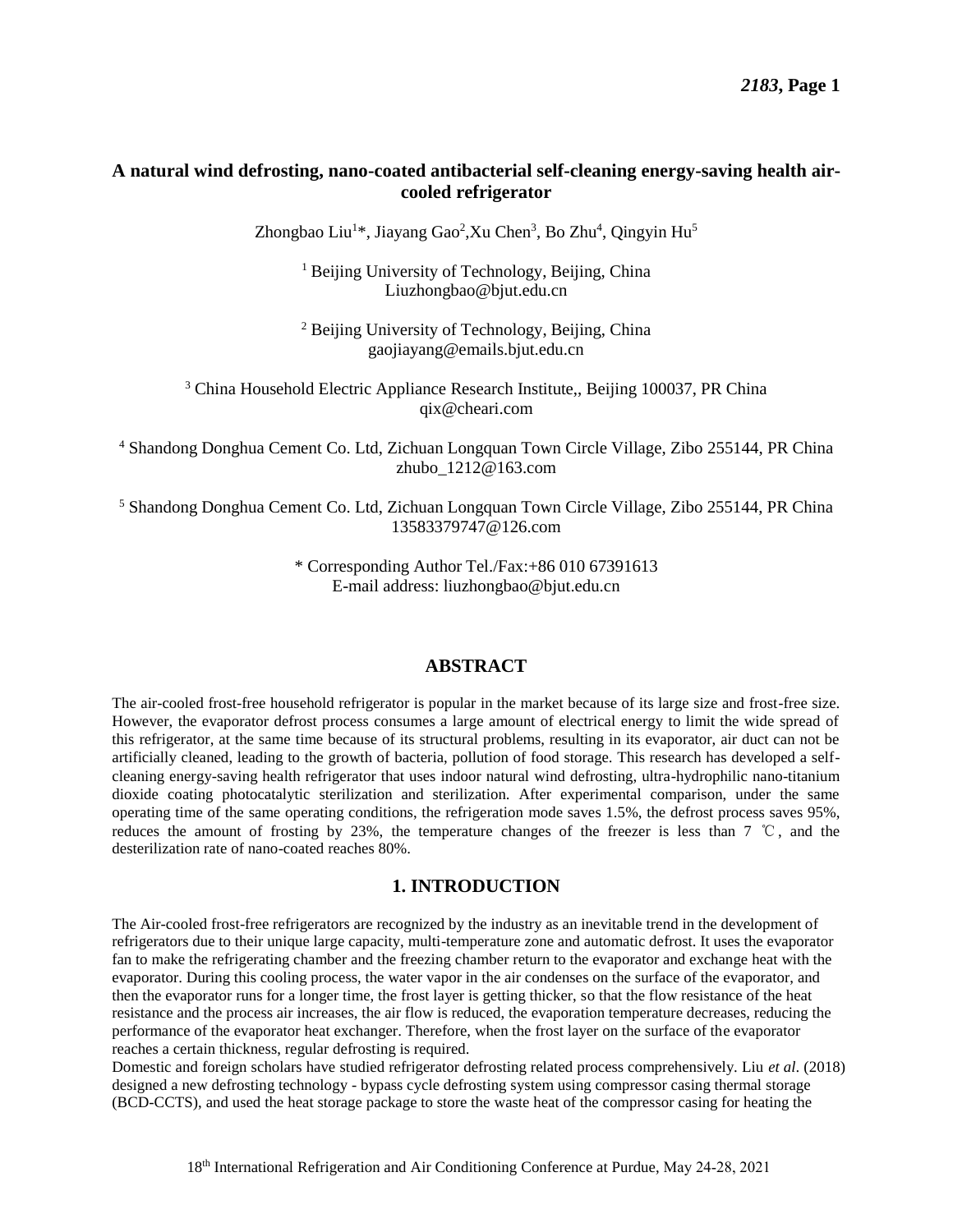defrosted refrigerant. The experimental results show that BCD-CCTS reduces defrosting time by 65%–77% and defrosting power consumption by 89%–92% compared with 180–419 W EHD. (Liu *et al*., 2018) Fernando *et al*. (2011) studied the distribution of frost layer on the refrigerator evaporator by establishing a mathematical model of frost layer distribution, two electric heaters with different powers were designed to defrost the upper and lower tubes of the evaporator, which improved the defrosting efficiency.( Fernando *et al*. ,2011) Song *et al*. (2012) preheated the frost with the air coming back from refrigerating chamber for a single air-cooled refrigerator evaporator, optimizing the return air time and air volume, reducing defrosting power consumption by 27% and the whole power consumption by 6.7%. (Song *et al*. 2012)

Cheng *et al*. (2008) optimized and optimized the distribution and power of the defrosting heater, the location of the defrosting sensor, the defrosting control rules and the control parameters by experimental analysis of automatic defrosting design for frost-free room in multi-temperature zone refrigerator, thus achieving a good automatic defrosting performance. (Cheng *et al*., 2008)

Zhou *et al*. (2014) conducted a design study on the principle and device of the heat storage defrosting cycle using compressor waste heat as the heat source, carried out relevant experimental verification on the air conditioner product, and found that the air conditioner has improved low temperature heat, defrosting time and comfort. Because of the special structure of the compressor heat storage tank, the compressor can be quickly started after defrosting in a low temperature environment, and the heating time is 3 minutes ahead of the ordinary machine. (Zhou *et al*., 2014) Li *et al*. (2014) proposed a method of adding a miniature strong electric field ionization discharge device in the freezer of the refrigerator. The electrolyzed water generates hydroxyl radicals to kill bacteria and molds in the refrigerator, decompose the odorous substances that have been produced, and finally degraded to CO2、H2O and trace inorganic salts. This can greatly extend the storage time of food and provide a higher guarantee for food safety. (Li *et al*., 2014)

Xuan *et al*. (2015) sterilizes the air in the refrigerating chamber by installing an ultraviolet LED lamp in the refrigerator to purify the food storage environment (Xuan *et al*., 2015). Huang *et al*. (2002) photocatalytic film made on ceramics, after 30 minutes of UV irradiation, the sterilization rate of E. coli can reach 90%. (Huang *et al*., 2002) Domestic and foreign scholars have studied refrigerator defrosting related process comprehensively. It can be seen from the research of refrigerator defrosting technology in recent years that the frost layer is one of the important factors affecting the performance of air-cooled refrigerators. However, the current research on refrigerator defrosting technology is mostly focused on the improvement of refrigerator defrosting control mode or heater position distribution. New defrosting methods are rarely proposed. It is attributed to the simple structure of the electric heating defrosting system in the existing defrosting methods, but its energy consumption is large and the safety is poor; Since the frost layer of the air-cooled refrigerator is on the evaporator in the air duct, the natural convection defrosting takes a long time, which will greatly increase the temperature in the refrigerator compartment and cause the freshness of food to decrease; The hot gas defrosting effect is good, but it increases the complexity of the refrigeration pipeline and reduces the system reliability; the ultrasonic defrosting power is small and does not affect the operation of the refrigeration system, but the ultrasonic generation equipment is added, and it is easy to cause secondary frosting in the drain hole. The hot gas defrosting effect is good, but it increases the complexity of the refrigeration pipeline and reduces the reliability of the system; the ultrasonic defrosting power is small and does not affect the operation of the refrigeration system, but the ultrasonic generation equipment is added, and it is easy to cause secondary frosting in the drain hole. Regarding the heat storage defrosting technology, it is currently mainly used in the winter operating conditions of air conditioners as a method of auxiliary thermal refrigerant defrosting. Although this method has a certain reference effect, due to the structural difference between refrigerators and air conditioners, its final application to refrigerator working conditions is not yet mature, so currently there is no energy-saving defrosting method that is very suitable for refrigerator working conditions to replace electric heating. And the current research on the sterilization of the inside of the air-cooled refrigerator is mainly to sterilize the storage room, so as to ensure the food storage environment. However, the evaporator and air duct of air-cooled refrigerators are narrow and airtight. The use of electro-defrosting efficiency is low and the temperature rise is large. Therefore, bacteria are easy to breed, which will contaminate the food in the refrigerator and seriously affect health. However, there are few studies on the sterilization of evaporators and air ducts at present.

This study designed a self-cleaning energy-saving healthy air-cooled refrigerator that uses natural wind defrosting and nano- TiO<sub>2</sub> coating sterilization. Experiments show that compared with ordinary air-cooled refrigerators, the refrigerator saves electricity 1.5% in cooling mode, 95% in defrosting process, 23% in frost reduction, and the freezing compartment temperature rises below  $7 \text{ }^{\circ}$  cunder the same working conditions. At the same time, the nano coating has a sterilization rate of 80%.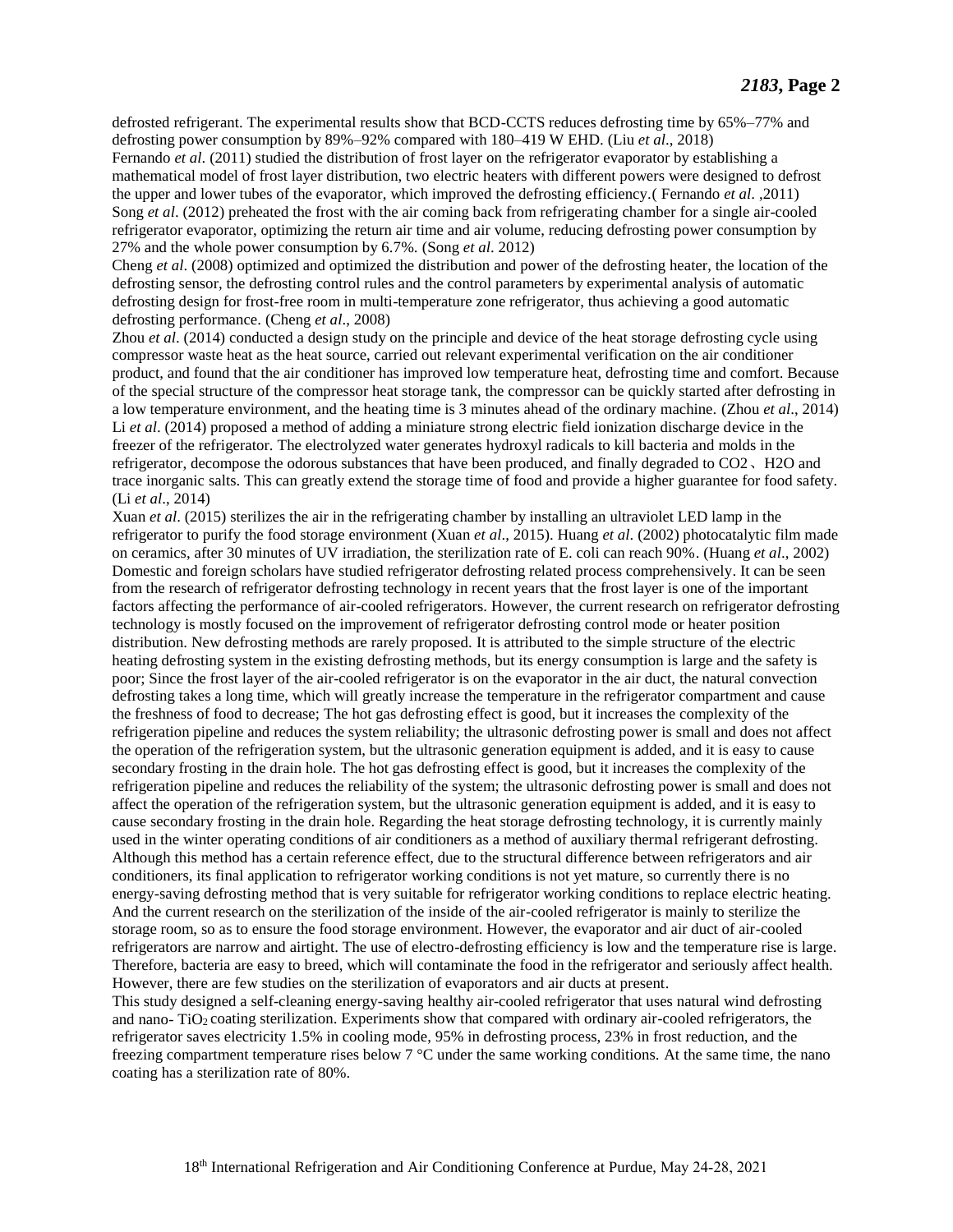### **2. Workflow of self-cleaning energy-saving healthy air-cooled refrigerator**

Modified the Shanghai Soy refrigerator (BCD268WEGV) as shown in Fig.1.



**Figure 1:** Self-cleaning energy-saving healthy refrigerator

1,Water pump & liquid tank;2,ultraviolet LED;3,Introducing natural wind throttles;4, Introducing natural wind tuyeres;5,spray device;6, Coating evaporator;7, Introducing natural wind duct;8, Leading natural wind throttles;9, Leading natural wind tuyeres;10, Fan;11, Water pipe;12, Circulating air inlet;13, Circulating air outlet.

### **2.1 refrigeration working flow**

The refrigeration process of this refrigerator is the same as that of a normal air-cooled refrigerator. When cooling, 3, 8, and 10 in Fig.1 are closed, and the refrigerator transports the cooling capacity to the storage room under the driving of the original fan.

### **2.2 defrosting working flow**

When defrosting, the compressor stops. 3, 8, and 10 in Fig. 1 are opened, so that the natural wind in the room passes through the compressor chamber under the driving of the fan. the wind passes through 7 and blows from 3, 4 to 6 to perform forced convection heat exchange. 6 has super hydrophilicity under the 2 irradiation, so that the water droplets attached to the surface of the evaporator are quickly flattened into a water film and slipped, and the defrost water is filtered back to 1 through the sieve. When the temperature sensor near the evaporator reaches  $7 \text{ C}$ , the defrosting operation ends, 3、 8 and 10 close, the compressor runs normally, and the refrigerator begins normal cooling.

When the frost on the fins cannot be removed within 20 minutes by relying only on natural wind defrosting, 1, 10 will be opened together. At this point, 1 extracts the auxiliary defrost reagent from the reservoir, pumps the reagent from 11 to 5 and sprays it onto the surface of 6 to achieve the auxiliary defrosting function. When the temperature of the temperature sensor near the evaporator reaches  $7 \text{ C}$ , 3 and 8 is closed, the compressor is started, the defrosting operation is finished, and the refrigerator starts to cool.

After the defrosting work is finished, the ultraviolet LED is turned off together.

### **3. Experimental apparatus and method**

### **3.1 Experimental apparatus**

As shown in Fig. 1, the project is modified for the Soy refrigerator (model: BCD 268WEGV), the modified refrigerator is used as the testing machine, and the unmodified refrigerator is the original machine. New equipment for the test machine includes two dampers, one pump, one ultraviolet LED, and one fan. The types and parameters of these items are as follows: FBZA-1750-6; AC220-240V and 4.5W; E14 and 5.5W; TD801512O1 and 8.5W.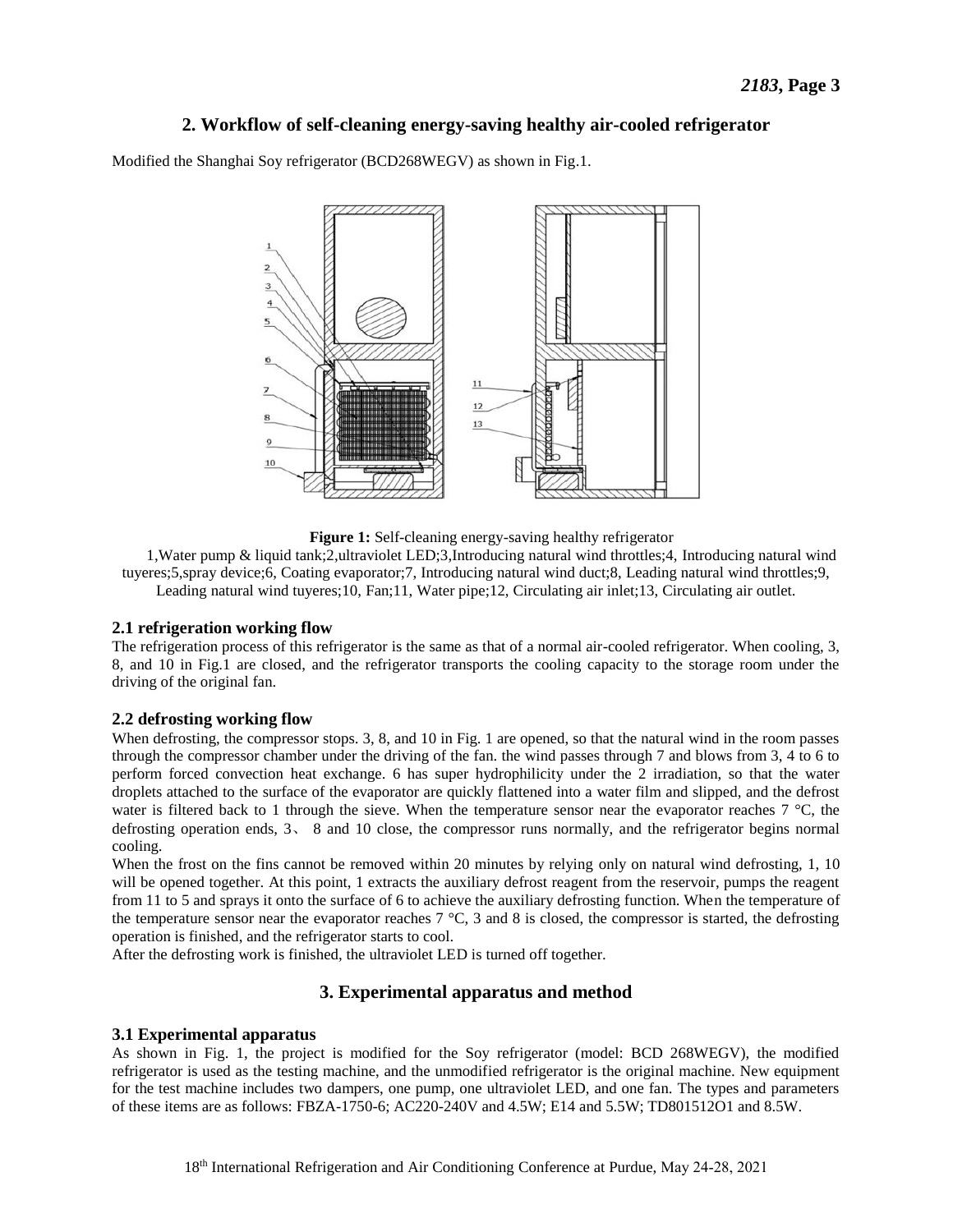The data acquisition system includes: temperature controller, humidity controller, thermocouple, temperature parameter collector, and power meter. Their specific models and related parameters are as follows: Seamanton UT35A and -5 ~ 60 °C  $\pm$ 0.3 °C; Seamanton STH-TW1-RTH2 and 40% ~ 93% RH  $\pm$  3% RH; US Omega Φ0.3T type And  $\pm 0.5 \text{ C}$ ;  $\pm 0.1 \text{ C}$ ; 0.2-level single-phase electrical parameter measuring instrument 8710C and  $\pm 0.001 \text{W}$ .

### **3.2 Experimental method**

### 3.2.1 Measuring the characteristics of suppressing frosting

Under the condition that the indoor ambient temperature is 16  $\degree$ C, the refrigerator compartment load is 5.8 kg, and the freezer compartment load is 3.8 kg, the original machine and the test machine are all stopped after 5 hours of operation. After the frost layer on the evaporator surface is naturally melted, the volume of defrost water is measured.

### 3.2.2 Measurement of defrosting time and defrosting power

All testing procedures of this project are carried out in the Refrigeration Standards Laboratory of China Household Electrical Appliances Research Institute, and strictly comply with the relevant provisions of GBT 8509-2016. The temperature of the freezer compartment was set to  $-18$  C, and the temperature of the refrigerator compartment was  $4 \text{ C}$ . In the experiment, the control variable method is adopted, the running time of the refrigerator (5h) is the same as the running load, and the experimental environment conditions are changed:  $6\degree$ C represents the winter indoor temperature (no heating area in winter),  $16\text{°C}$  represents the spring and autumn indoor temperature, and 32 $\text{°C}$ represents the summer indoor environment temperature. At the same time, in order to increase the frosting amount and make the defrosting effect more obvious,  $1L$  of 95  $\mathcal C$  hot water was placed in the freezer compartment before the experiment to increase the humidity inside the refrigerator.

Under the above conditions, the defrosting time and defrosting power of this refrigerator under different ambient temperatures were measured. Among them, the flag for determining the end of the defrosting operation is that the middle surface of the evaporator reaches 7 °C.

### 3.2.3 Measuring the characteristics of inhibiting bacteria

Because nano-TiO2 is bactericidal in the presence and absence of ultraviolet radiation, and ultraviolet light can effectively kill E. coli colonies[11-12]. Therefore, for Escherichia coli and Staphylococcus aureus, the following comparative tests were set up: ①aluminum plate coated with nano-TiO2 + ultraviolet irradiation;②aluminum plate coated with nano-TiO2 + no light; ③ordinary aluminum piece + ultraviolet irradiation;④ordinary aluminum Piece + no light.

The above four groups of experiments were inoculated with the same concentration of E. coli and Staphylococcus aureus dilutions (each group consisted of 6 identical aluminum pieces, 3 of which were inoculated with E. coli and 3 were inoculated with Staphylococcus aureus). At 5 °C, the experiments of  $\mathbb Q$  and  $\mathbb Q$  after inoculation were irradiated with ultraviolet light for 7 min, and the experiments of  $\circled{2}$  and  $\circled{4}$  were treated with no UV lamp for the same time. After incubation at a constant temperature for 20 h, the final colony growth was observed to compare the antibacterial ability of the aluminum sheets under different experimental conditions.

The above experiments were carried out under clean and sterile conditions.

### **4. Result and discussion**

### **4.1 Analysis of frost suppression performance**

After the original machine and the test machine were operated for 5 hours under the same working conditions, the frosting effect on the surfaces of the evaporator were as shown in Fig. 2. The frost layer on the surface of the original evaporator is dense, and obvious dendritic ice crystals appear on the top of the fins; the frost layer on the surface of the evaporator of the test machine is evenly distributed, the texture is loose, and the thickness of the frost layer is lower than that of the original machine. According to the relevant operation in 3.2.1, 57 ml of the original machine defrosting water and 44 ml of the test machine defrosting water were obtained.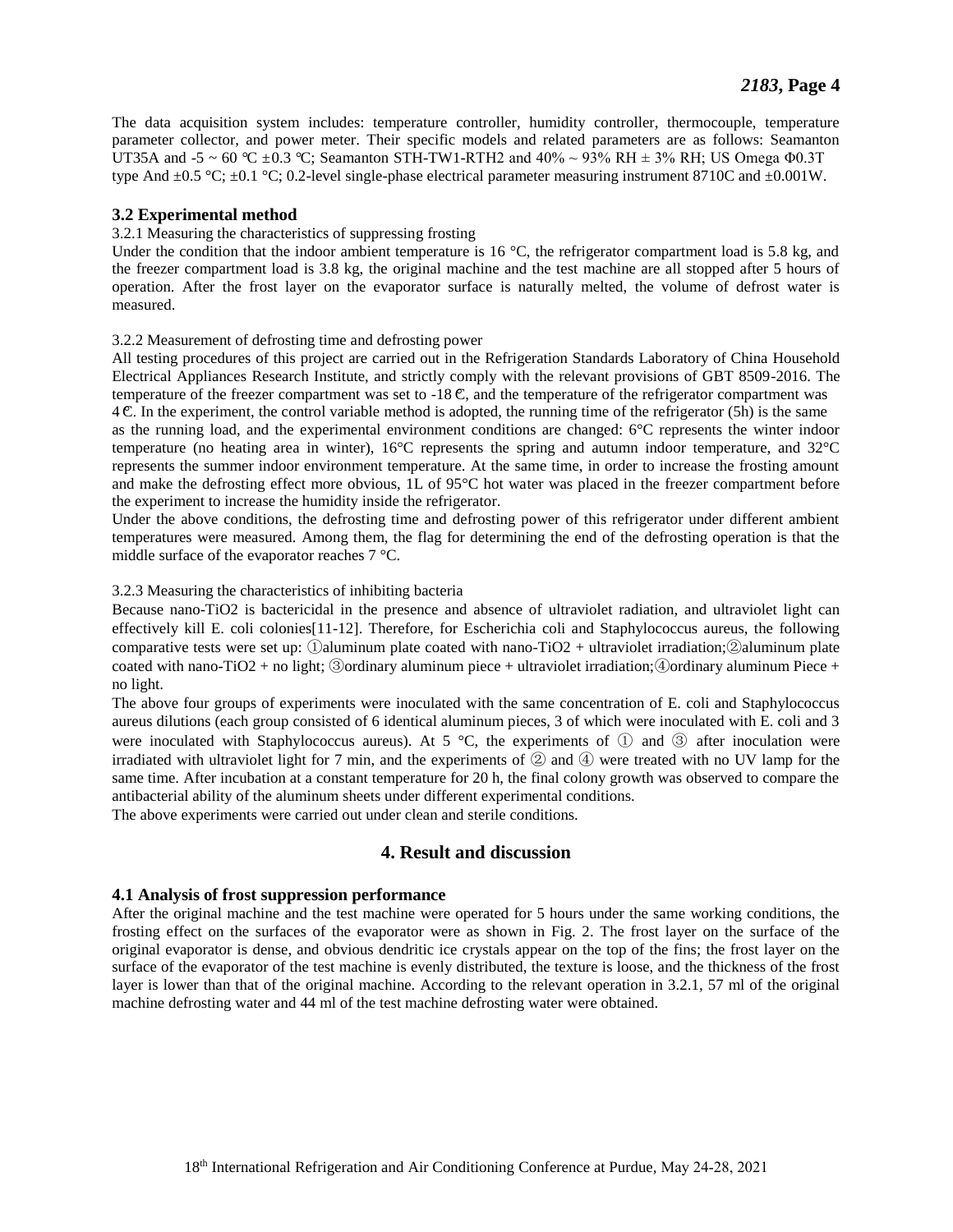

Figure 2: Frost on the surface of the evaporator

 The comparison of the above figures shows that the nano-titanium dioxide coating can effectively reduce the amount of frost and improve the refrigeration efficiency of the refrigerator. The experiment obtained that the energy consumption of the uncoated healthy refrigerator was 0.483 KW h under the condition of 16  $\degree$ C, 5.8 kg of the refrigerator compartment load, and 3.8 kg of the freezer compartment load; under the same working conditions, The energy consumption of the coated healthy refrigerator is 0.376 KW h and the energy saving is 1.5%. The power recorded in the experiment is shown in Fig. 3.



**Figure 3:** Power comparison chart

### **4.2The effect of natural wind defrosting**

4.2.1The temperature of evaporator surface

As shown in Fig. 4, when the ambient temperature is  $6\,$  °C, the surface temperature of the evaporator increases rapidly with time in the pre-defrost period, and the surface temperature fluctuates during the late defrost. When the defrost operation reaches 960s, the surface of the evaporator still does not reach  $7 \text{ }^{\circ}$ . When the ambient temperature is 16 °C, the surface temperature of the evaporator grows smoothly with time. When the defrosting work is carried out to 780s, the surface temperature of the evaporator reaches 7 °C; when the ambient temperature is 32 °C, the temperature increases rapidly, and the defrosting takes 150s. The evaporator surface reached 7.69 °C. From this, it can be concluded that the higher the ambient temperature, the shorter the defrosting time; the  $7 \text{ C}$  and below is not suitable for natural wind defrosting alone.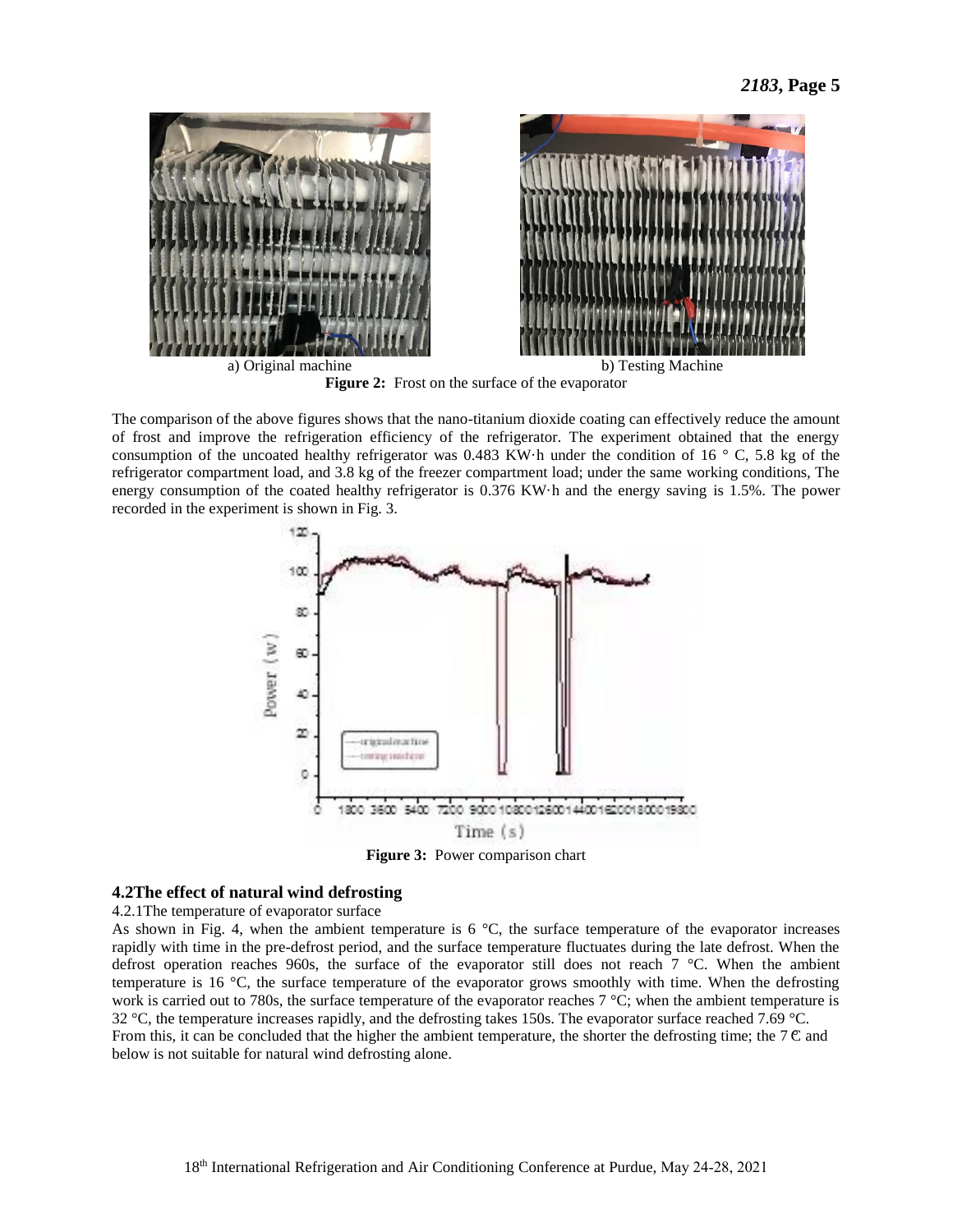

## 4.2.2The temperature of freezer compartment 4.2.2The temperature of freezer compartment

It is experimentally found that the maximum temperature of the original electromechanical heating defrosting  $4.6$ of the freezer compartment during defrosting, and is more conducive to food storage than electric heating defrosting freezer is 11.7 °C when the ambient tem It is experimentally found that the maximum temperature of the original electromechanical heating defrosting perature is 16 °C. When the ambient temperature is 6 °C, 16 °C, and 32 °C, the maximum temperatures of the freezer compartments using natural wind defrosting are  $3.79 \, \text{C}$ ,  $9.9 \, \text{C}$ ,  $9.9 \, \text{C}$ ,  $9.9 \, \text{C}$ 4.6 °C, respectively, which are lower than the freezing chamber temperature when electric heating defrosting is used ,such as fig.5 shows. Therefore, the use of natural wind defrosting can effectively reduce the temperature rise of the freezer compartment during defrosting, and is more conducive to food storage than electric heating defrosting.



# 4.2.3The energy consumption

defrosting comparative experiments. Under the same running time, operating conditions and running load, the total 4.2.3The energy consumption<br>At ambient temperature of 6 °C, 16 °C, 32 °C, natural wind defrosting and original electromechanical heating<br>At ambient temperature of 6 °C, 16 °C, 32 °C, natural wind defrosting and original e reduce the energy consumption of electric heating defrost. The specific data is shown in Table 1. time of the original electromechanical heating defrosting reduce the energy consumption of electric heating defrost. The specific data is shown in Table 1. ambient temperature of 6 °C, the energy consumption is only 4.4% of electric heating defrost, which can effectively shutdown, the total energy consumption of electric heating defrosting work is 18360 time of the original electromechanical heating defrosting is 23min, including 13min electric heating, 10min defrosting comparative experiments. Under the sam At ambient temperature of  $\circ$   $\circ$ ,  $\circ$   $\circ$ ,  $\circ$   $\circ$ ,  $\circ$   $\circ$ ,  $\circ$   $\circ$ ,  $\circ$ ,  $\circ$ ,  $\circ$ ,  $\circ$ ,  $\circ$ ,  $\circ$ ,  $\circ$ ,  $\circ$ ,  $\circ$ ,  $\circ$ ,  $\circ$ ,  $\circ$ ,  $\circ$ ,  $\circ$ ,  $\circ$ ,  $\circ$ ,  $\circ$ ,  $\circ$ ,  $\circ$ ,  $\circ$ ,  $\circ$ ,  $\circ$ ,  $\circ$ ,  $\$  $\sim$ e running time, operating conditions and running load, the total is 23min, including 13min electric heating, 10min 0J. Natural wind defrost at an

| ā    | ╖    | temperature(C)<br><b>Ambient</b> |                                   |
|------|------|----------------------------------|-----------------------------------|
| ವ    | 5    | Defrosting time(min,             | ֖֧֢ׅ֧ׅ֧֧֚֚֚֚֚֚֚֚֚֚֚֚֚֚֚֚֬֡֡֘֜֓֝֓֝ |
| 0299 | 0918 | L'hergy consumption(.)           |                                   |

**Table 1.** Energy consumption of natural wind defrosting

18<sup>th</sup> International Refrigeration and Air Conditioning Conference at Purdue, May 24-28, 2021 18th International Refrigeration and Air Conditioning Conference at Purdue, May 24-28, 2021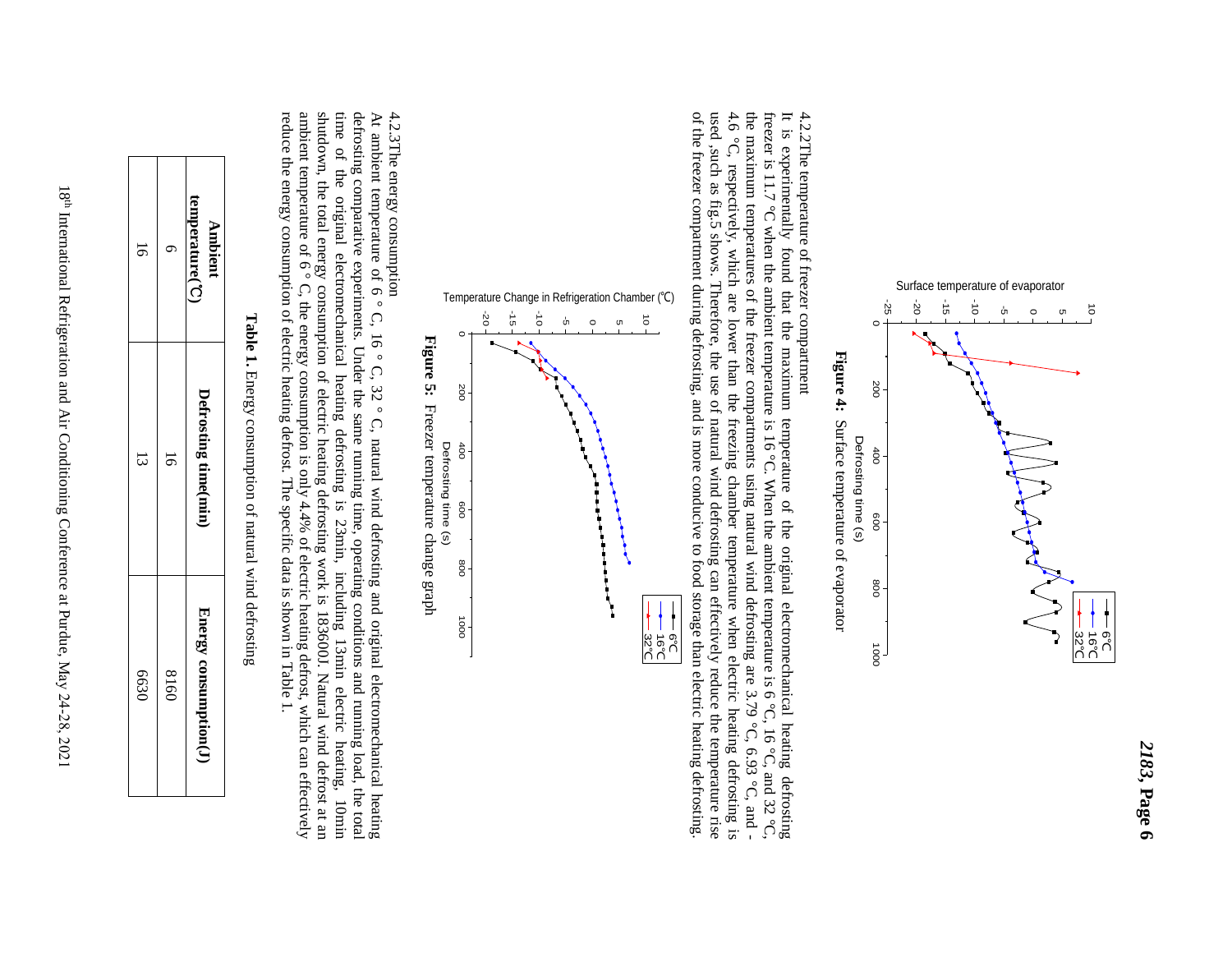|--|--|--|

4.2.4The analysis of natural wind and auxiliary defrosting effect

 According to the experimental standard of GBT 8509-2016, the experimental conditions are: ambient temperature is 16 °C, refrigerator compartment load is 5.8 kg, freezer compartment load is 3.8 kg, and the running time is 5 h. Under the experimental conditions, when the surface temperature of the evaporator reached  $7 \degree C$ , the defrost was stopped, and the effect of the two refrigerators after defrosting was as shown in Fig. 6. After electric heating defrosting, there is residual frost layer on the surface of the evaporator, while natural wind defrosting is more thorough, and the surface of the evaporator is clean and has no frost layer.





 a) Original machine defrosting renderings b) Defrosting effect diagram of testing machine **Figure 6:** Effect picture after defrost

4.2.5The analysis of natural wind and auxiliary defrosting effect

When the ambient temperature is  $6 \text{ C}$ , only the natural wind defrosting time is long and the defrosting effect is poor. Taking the limitations of natural winds in low temperature environments into account, this refrigerator is designed with an auxiliary defrosting system. The following experiment was conducted to test the effect of the auxiliary defrosting system.

At an ambient temperature of  $6\text{ }^\circ\text{C}$ , the natural wind defrost system and the auxiliary defrost system are simultaneously turned on, and the auxiliary defrost reagent is sprayed for 15 seconds and then turned off. The entire defrost operation took 8 minutes and the maximum temperature in the freezer was 1.4 °C. Therefore, the auxiliary defrosting system can effectively solve the problem of poor defrosting effect by natural wind only in the low temperature environment, and improve the defrosting speed.

### **4.3 The analysis of bacteriostasis**

 According to 3.2.3, the number of colonies of E. coli and Staphylococcus aureus after different treatments is shown in Table 2 and 3.

| group<br>number | aluminum plate coated<br>with nano-TiO <sub>2</sub> +<br>ultraviolet irradiation | aluminum plate coated<br>with nano-TiO <sub>2</sub> + no<br>light | ordinary aluminum<br>piece + ultraviolet<br>irradiation | ordinary<br>aluminum<br>$\text{Piece} + \text{no}$<br>light |
|-----------------|----------------------------------------------------------------------------------|-------------------------------------------------------------------|---------------------------------------------------------|-------------------------------------------------------------|
|                 |                                                                                  |                                                                   |                                                         |                                                             |
|                 |                                                                                  |                                                                   |                                                         |                                                             |
|                 |                                                                                  |                                                                   |                                                         |                                                             |

**Table.2** The number of E. coli colonies

**Table.3** The number of Staphylococcus aureus colonies

| group<br>number | aluminum plate coated<br>with nano-TiO <sub>2</sub> +<br>ultraviolet irradiation | aluminum plate coated   ordinary aluminum<br>with nano-TiO <sub>2</sub> + no<br>light | piece + ultraviolet<br>irradiation | ordinary<br>aluminum<br>Piece $+$ no |
|-----------------|----------------------------------------------------------------------------------|---------------------------------------------------------------------------------------|------------------------------------|--------------------------------------|
|-----------------|----------------------------------------------------------------------------------|---------------------------------------------------------------------------------------|------------------------------------|--------------------------------------|